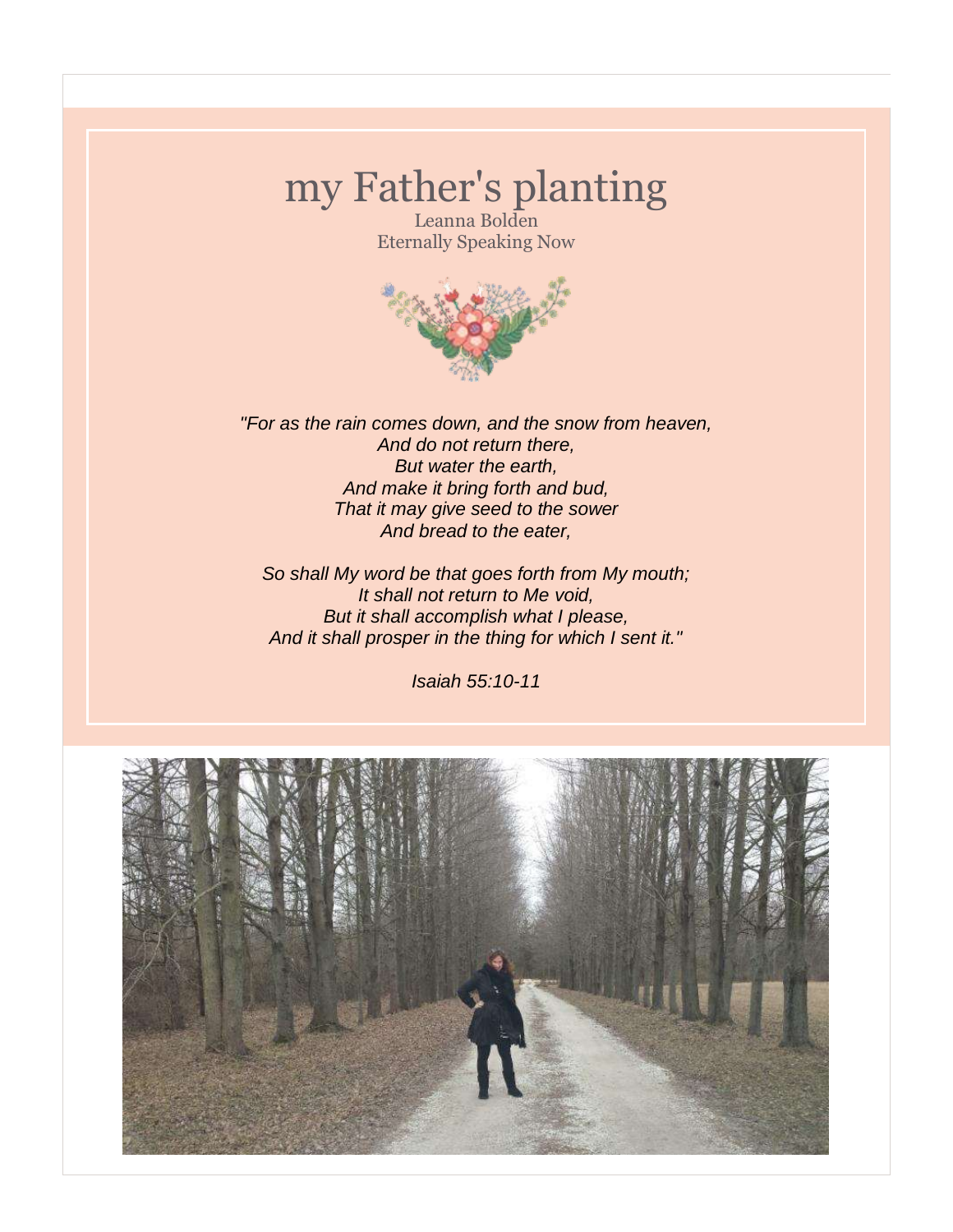#### **One of the many ways God confirmed our move to Illinois was through trees.** *Yes, really.* **Hang in there with me, and I'll explain:**

- **Off and on throughout the past year, the Lord quickened my spirit to various references to trees in the Bible**
- **Alongside that, the Holy Spirit caught my attention through several supposedly 'unrelated' references to the phrase, 'tree of life'. You know how He does that: you hear it in a sermon, then you see it on a book cover, then you read it in a devotional, all within a short period of time...**
- **Then, when we came to Illinois to interview for the job, a huge tree on a piece of art at the church caught my eye; the home where we slept also had a painting of a large tree on the bathroom wall; and the kitchen in their house literally had a 'tree of life' wall hanging**

**Sure enough, within the month after we returned home from the interview, the Lord confirmed and reconfirmed that we were to take the job. So, we moved by faith to this little rural town.**

**Only two weeks after moving to Illinois, I had my birthday. I was clueless how to celebrate it and asked the Lord. Guess what He whispered in response?** *Indiana.* **I happened to grow up in Indiana, and the town where I grew up is less than an hour away from our new home, so, that's where we went!** 

**It turned out to be such a fun day, taking a drive (or two or three) down memory lane: my elementary school, high school, university, sorority house...**

**The last place we went was my childhood home. When we approached the mailbox, what greeted us was a sight to remember: all the trees lining the driveway were tall and grown up! This was shocking, because the last time I'd seen those trees, they were** *small, young, and delicate.*

> **My dad had planted those trees 35 years agoevery last one of themand now, there they were, thriving, strong, tall, and beautiful.**

*The timing on this was a sweet blessing-- like a birthday gift from Jesus.* 

**When we moved to Illinois last March, I left behind 9 years of planting and watering seeds for God's kingdom in Texas. Before that, when we moved to Texas 9 years ago, I'd left behind 16 years of planting and watering seeds for Him in California.**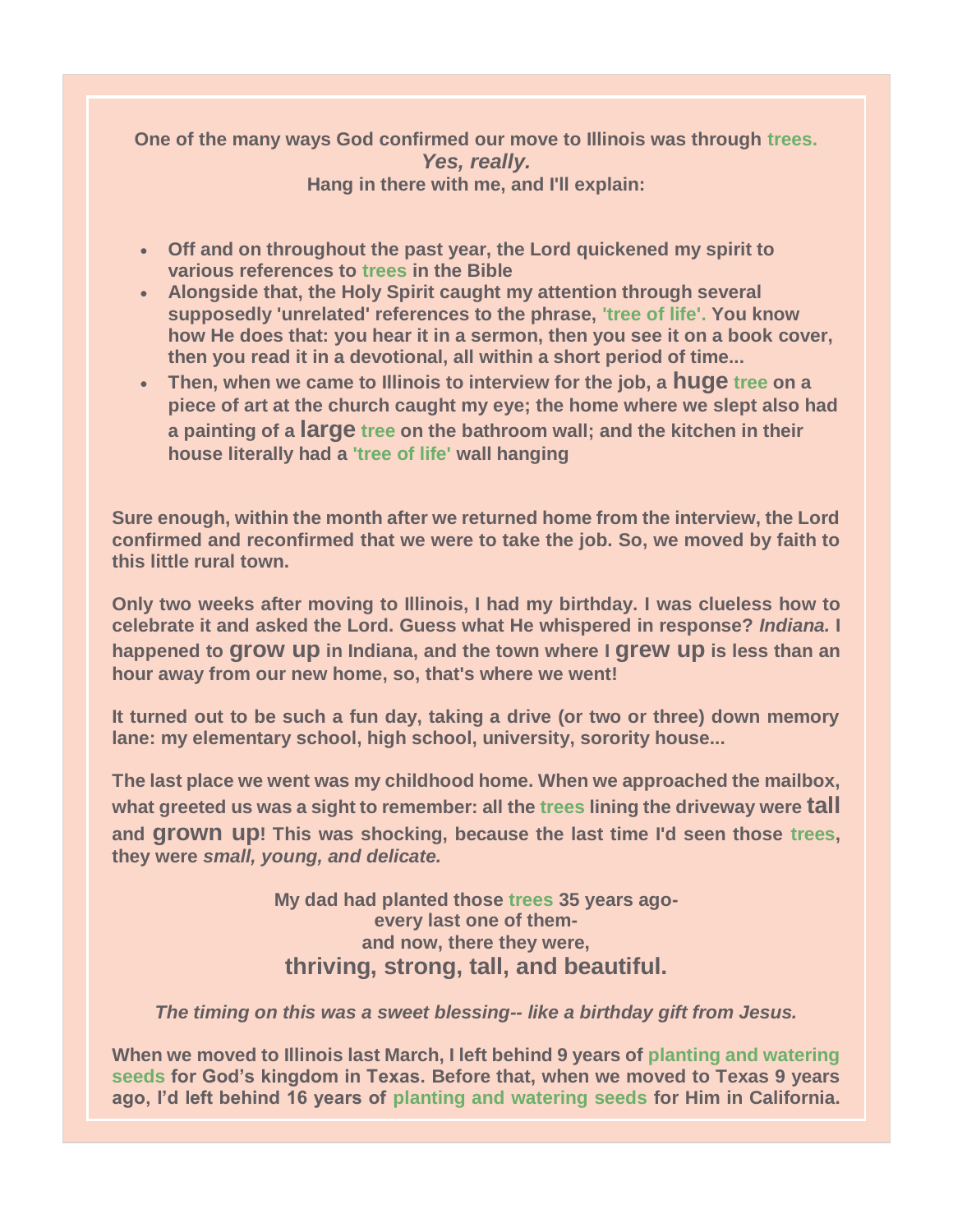**Some of those seeds I'd seen grow and blossom.** *Others seemed to have died.* **And now, He presented a picture of what happens when we faithfully sow seeds for His kingdom—they grow.**

#### **Soon thereafter, I had a discouraging day and heard myself mutter,**  *"Everything I do feels like a drop in a bucket... a drop that evaporates."*

**I was immediately convicted, as that statement is a** *lie.* **Sure, some efforts may evaporate, but not** *everything.* **This utterance revealed my heart, so I confessed to the Lord my unbelieving, grumbling attitude. Do you know how the Holy Spirit responded? I sensed Him say to my spirit,**

### **"Child,** *your* **words may return void, but not** *Mine. Yours* **may evaporate, but** *Mine won't.*  **Mine will accomplish the purpose for which I send them.**  *So speak My Word."*

**If our work, our words, our service, and our lives aren't led by God's Word (which He has spoken in the Bible), then yes, they may be like drops in the bucket-- drops that** *evaporate* **before they can accumulate and run over.**

**On the other hand, if what we do, say, and think is fueled by the truth of God's Word, then His promise in Isaiah 55 is done. He will accomplish the purpose for which He sends His word through us.**

## **CHALLENGE**

**As you look at the picture above, notice the six front trees on the right. Over thirty years ago, my brother accidentally** *mowed those down* **after my dad had planted them. Yet, look at those trees now-- they're as tall as all the others. I had no idea those trees had survived. Now, years later, they are thriving.**

**Sometimes the seeds we plant and water seem** *hopeless,* **even** *dead.* **It isn't up to us to decide what will happen in the future-- it's our part to do what the Lord calls us to do, when He tells us to do it.**

**Growth takes time. After the planting, it takes watering. Alongside that, it takes nurturing and care. Then, once the plant is mature, it often takes leaving it on its own to receive nourishment from its natural sources.**